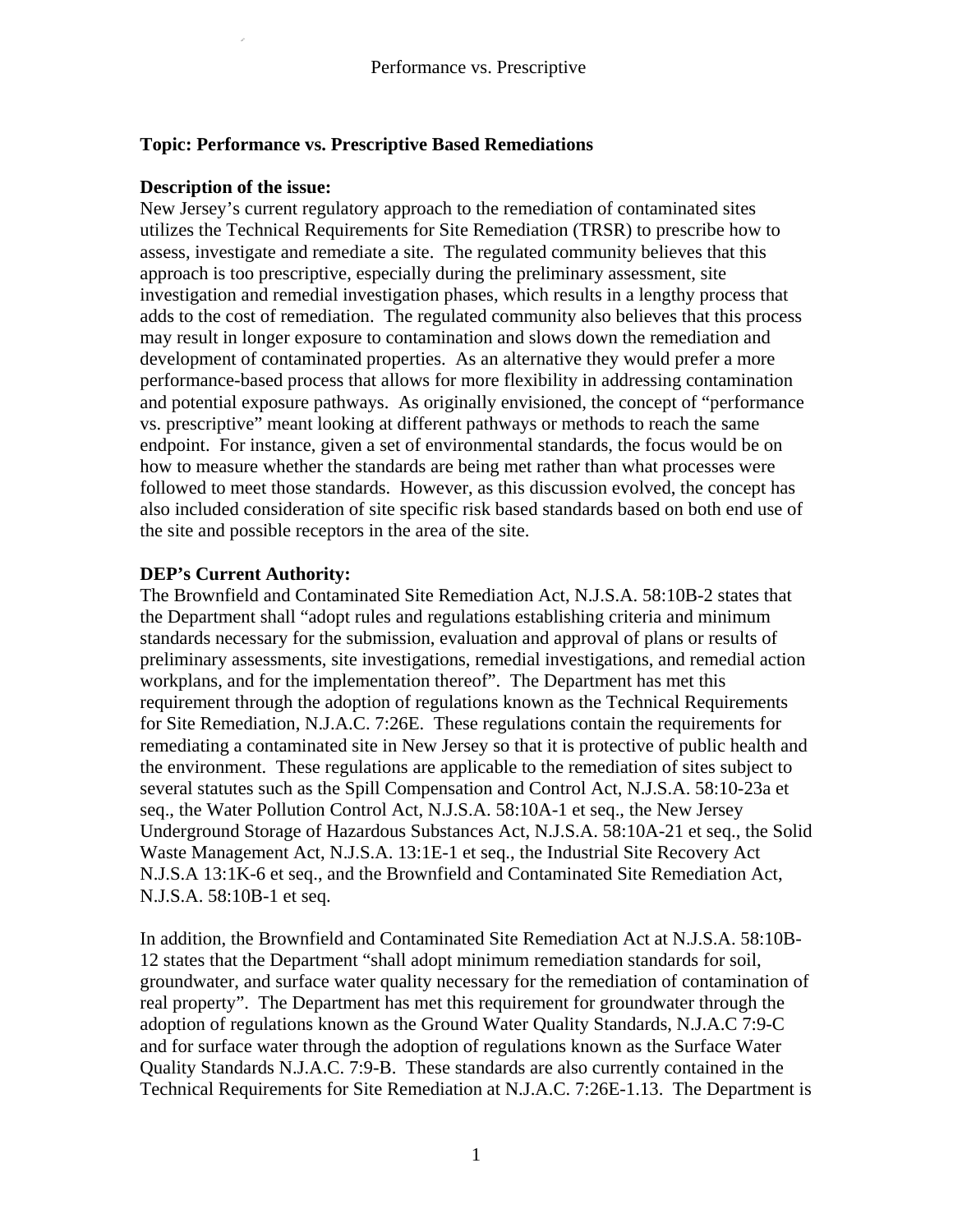planning to meet the requirement for soil through the proposed soil remediation standards.

As required in the Brownfield and Contaminated Site Remediation Act, the Department currently utilizes a risk management factor for carcinogens as one (1) excess cancer in 1,000,000 (1 x  $10^{-6}$ ). This factor is utilized in the development of all health based cleanup standards for the Site Remediation Program.

# **Background:**

The Technical Requirements for Site Remediation were originally adopted in 1993 in order to provide the public with consistent, yet flexible remediation requirements. The remediation process generally includes a preliminary assessment to determine if there is a possibility of contamination at a site, a site investigation to confirm the presence of contamination at all areas of concern present at a site, a remedial investigation to delineate the extent of the contamination, and a remedial action to remediate the contamination so that the site does not pose a threat to public health and the environment. The TRSR were designed to allow the regulated community to proceed with assessment and investigation without the Department's oversight and, in certain situations, complete remediation without the Department's oversight (home heating oil tank remediations are often completed before reports are submitted for department oversight). There are, however, certain statutory provisions (particularly in the ISRA statute) that require Department approval before work can be initiated.

As the Department currently administers the TRSR, in instances where regulated entities are allowed to proceed with work without prior DEP approval, the Department still requires the regulated party to submit documentation that all TRSR rules were followed while doing the work, as well as provide evidence that the completed work meets with the applicable standards.

# **Stakeholder Comments:**

The regulated community recommended that the Department use a performance based process for remediating contaminated sites in New Jersey. The remedial action could depend on the risks posed by contamination at a site taking into consideration such factors as the current or end use of the site, the receptors in the vicinity of the site and whether the ground water in the area is being used for drinking water purposes.

Members of the regulated community gave a presentation of performance based remediation models used by Pennsylvania and Massachusetts.

Pennsylvania's program is known as Act 2. The basis of this program is that cleanup plans should be based on the actual risk that contamination on a site may pose to public health and the environment, taking into account its current and future use. If the use of the site changes, the PADEP may re-open the case and require additional remediation. The program provides a choice of three remediation standards. The first is that a site may be remediated to background. The second is statewide health-based standards. These are "look up" tables keyed to end use of the site. The third is site specific standards. These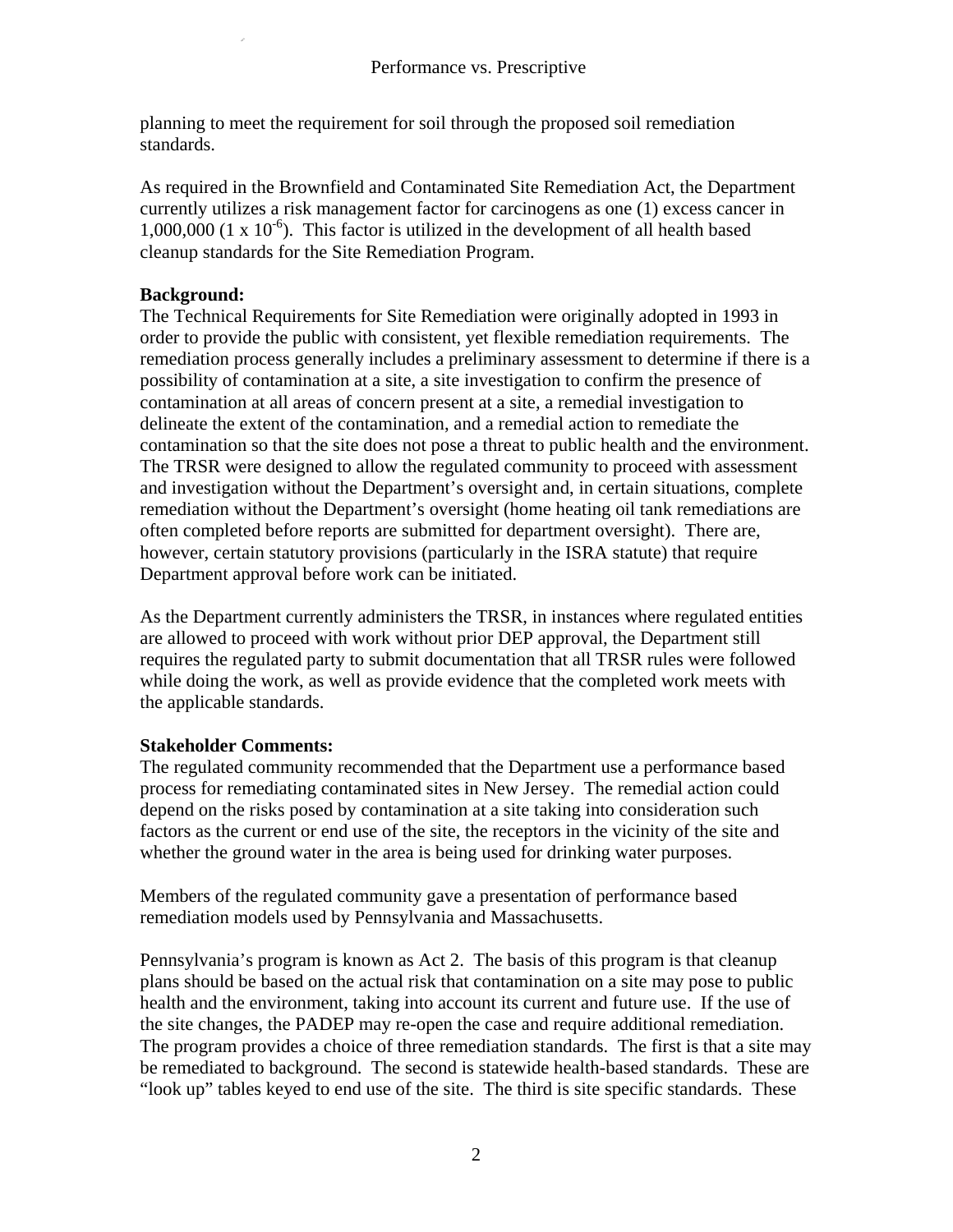standards can be met by eliminating pathways (e.g. capping a contaminated site), or conducting a risk assessment of the site and developing a site specific numeric standard based on the assumptions that exist for the end use of the property. If the site is remediated to a site-specific standard, Act 2 requires that there is an acknowledgment in the deed indicating site-specific standards and post-remediation care plans for the site.

Pennsylvania's remediation program also includes specific risk based concepts. For example, ground water may be designated as a non-use aquifer. A person responsible for conducting the remediation or a municipality may petition the PADEP and demonstrate that the ground water is not being used, nor is it planned to be used for drinking water or agriculture. The process also requires public notice to the municipality and all water purveyors who operate within the area.

The environmental community voiced concern about this process. There was a suggestion that the New Jersey Clean Water Act would have to be amended since it currently states that all waters of the State are to be considered as potential potable sources. An opinion was voiced that it would be shortsighted to allow our ground water to be contaminated for the long term, impacting future generations, because we do not have the political will or financial incentive to clean it up. It was suggested if there were stronger enforcement of remediation laws, the sites would be remediated quicker, including remediation of contaminated ground water. In addition, there was a concern about leaving contamination in the groundwater because it has the potential to cause vapor intrusion issues.

A discussion ensued between the Department and the regulated community about the statewide risk management factor used in developing remediation standards. In Pennsylvania, the risk management factor for carcinogens is one (1) excess cancer in 100,000 (1 x  $10^{-5}$ ), while New Jersey's risk management factor for carcinogens is one (1) excess cancer in 1,000,000 (1 x  $10^{-6}$ ). The Department believes that the difference in the risk management factor is a major reason why New Jersey has a greater number of sites requiring remediation. This difference in the factor not only results in a lower remediation standard, but also requires sites to be delineated to a greater extent for both groundwater and soils.

The regulated community also gave a presentation on the Massachusetts remediation model. This is a risk based approach that evaluates each current and foreseeable site activity and use. The approach is similar to the Pennsylvania process in that it uses a combination of "look-up" tables and risk assessments to determine the risk posed by the contamination. It involves three "methods" for remediation. The first method ("look-up" table) provides an option that is simple to use and results in predictable outcomes. If the site is remediated to the standards in the table, the agency closes out the case. Most sites are remediated under the second method, which allows limited modification of Method 1 standards based upon site-specific conditions and information. This method looks at pathways and controls that would prevent exposure. Many times, this method allows for the ground water at the site to be remediated to a level that does not meet either drinking water or ground water standards. The third method is the site specific risk assessment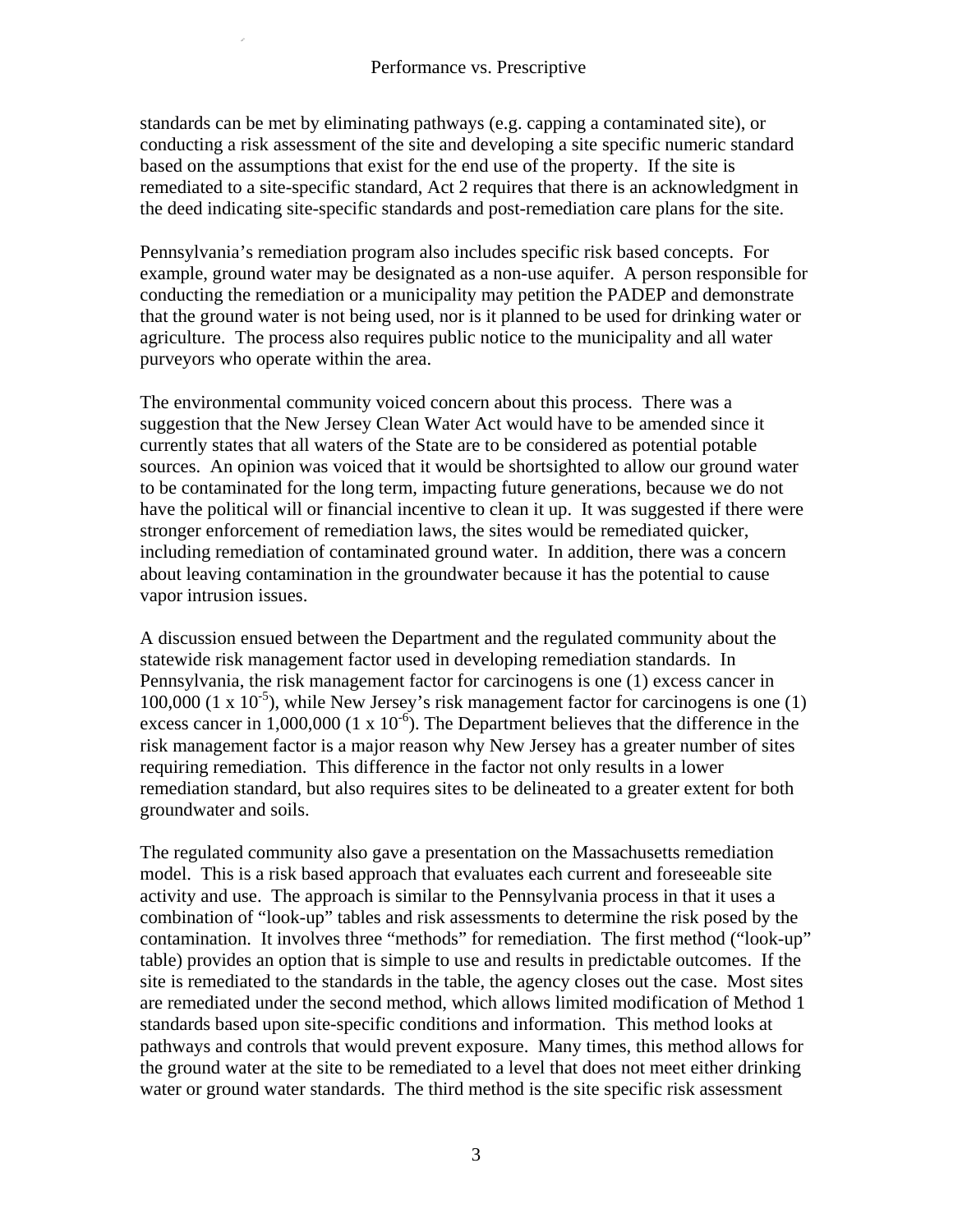that establishes the need for remediation and determines cleanup goals. This method is not used as often as other methods due to the time and cost in preparing such assessments.

Massachusetts couples the performance based remediation process with a licensed site professional (LSP) process. Massachusetts DEP oversees the remediation of the highest priority cases, and allows most other cases to be overseen by a LSP. The LSP must report to the MA DEP on key phases of the remediation. The LSP renders a decision for cleanup and there is no final agency action such as a No Further Action letter issued by MA DEP. MA DEP also requires public notification and community involvement processes.

The Department suggested that the regulated community's view that the remediation process in New Jersey is lengthy because it is too prescriptive, did not consider other reasons for a "slowness" of the remediation process. The Department noted that many cases move through the remediation process quickly, especially those with nonrecalcitrant responsible parties and those remediated by eager developers. The Department believes there are reasons a case may move slowly through the system that do not deal with the prescriptive nature of the process. First and foremost is the unwillingness of a party to comply with a case manager's repeated requests for information or action. There has historically been a lengthy process that involves the Department reviewing documents which do not comply with its Technical Regulations, issuing comments to a consultant, receiving responses to its comments, phone calls and meetings in which technical and scientific issues are endlessly debated, the resubmittal of documents, and the issuance of more Departmental comments. This process can be repeated multiple times and clearly delays cleanup. Additionally, there may be recalcitrance on the part of the person responsible for conducting the remediation for a variety of reasons including lack of financing for the cleanup, legal debates of liability, etc. It was noted that the Technical Regulations, in fact, allow any person responsible for conducting the remediation to proceed with a preliminary assessment, site investigation and remedial investigation without the Department's oversight. The Department can review all the documents associated with these phases after the work has been completed. Lastly, Department oversight is not required for remediations that only involve the remediation of soils that can be implemented and completed within five years. The Department holds that the prescriptive nature of the Technical Regulations allows a party to move forward with exact knowledge of what is required and that the variance provisions allow for flexibility. The Department recognized however that the current caseload does not allow for timely review of documents, that some units/case managers handle cases differently than other units/case managers and that the iterative paper process is not as effective as other processes such as face-to-face meetings and additional field visits.

Primarily, it was noted that the regulated community would like greater flexibility in investigating and remediating soils and ground water when a site is not located in a drinking water aquifer and there are no vapor intrusion concerns or sensitive receptors.